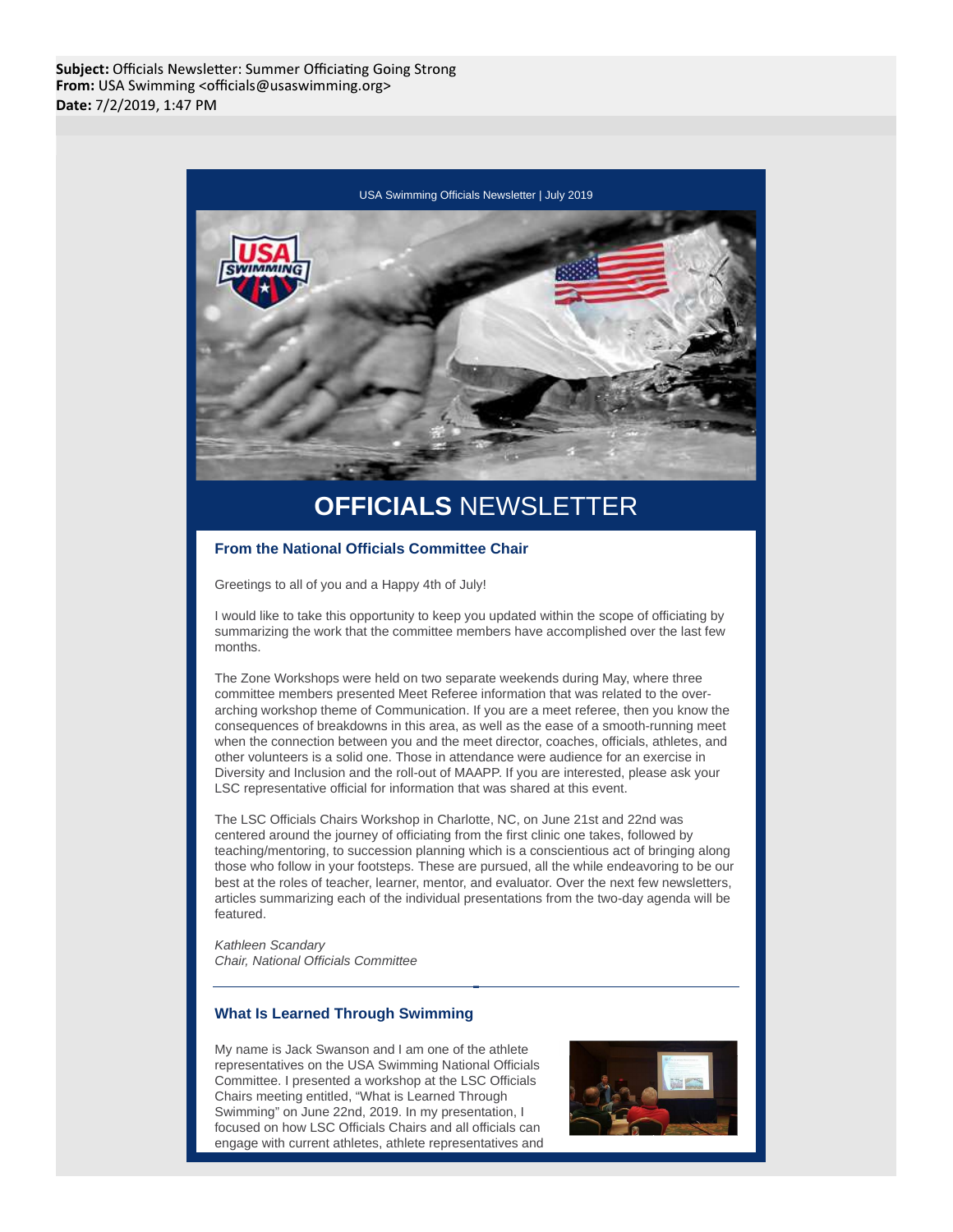ex-athletes interested in staying involved in the sport of swimming.

**1) Athletes and Officials** - Athletes are motivated to swim and improve by many different factors, including their friends, the thrill of winning as a team, and qualifying for LSC, Zone, and National Championship meets. Through swimming, athletes build and develop skills that will be useful throughout their lives and careers, such as leadership, hard work, perseverance, dedication and goal-setting. In managing swim meets, officials should create atmospheres that are reflective of the motivations that athletes at the meet and in the LSC have for swimming and of the life skills that athletes learn through swimming. By keeping in mind the athletes' motivations for swimming and what athletes learn through swimming, officials can bring discussions regarding the meet back to the fundamental question, "what's best for the athletes?"

**2) Athlete Representatives and Officials** - LSC athlete representatives are athletes serving on the LSC Board of Directors or an LSC committee; ALL LSC Boards and committees must consist of 20% athlete representation per USOC and USA Swimming requirements. Many officials hold positions on the LSC Board of Directors or an LSC committee, and work in tandem with athlete representatives. Many new officials in USA Swimming have one or more mentors to whom they can direct questions regarding USA Swimming rules and regulations, deck protocols, and advancing to higher level meets. Similarly, officials serving on LSC Board of Directors or LSC committees are encouraged to mentor athlete representatives to help them to gain confidence with skills such as presenting their opinions clearly and concisely, managing budgets, and empowering other committee members. Discussions at swim meets, all decisions and votes on LSC Boards and committees should come back to the question, "what's best for the athletes?"

**3) Young Officials and their Mentors** - Many officials are certified as stroke and turn officials when their children join a swim team. However, few LSC Officials Chairs and other leaders in the officiating community have strongly considered recruiting athletes and exathletes who have recently finished their swimming careers. As officials, recently retired athletes can apply the leadership skills they learned as athletes, giving back to the sport they love.

Jack Swanson Athlete Representative National Officials Committee and Athletes' Executive Committee

## **MAAPP Reminder**

At its April meeting, the USA Swimming Board of Directors enacted the Minor Athlete Abuse Prevention Policy (MAAPP) to ensure that keeping athletes safe is its top priority and is upheld. All clubs and USA Swimming members were required to be MAAPP compliant as of June 23rd, 2019. All USA Swimming officials are required to read and understand the MAAPP policy. Please refer to usaswimming.org/maapp to read the full MAAPP policy and FAQs. Additional questions can be addressed to Abby Howard at ahoward@usaswimming.org.

# **Admin Official Task Force**

Recently, we were asked to participate on a task force to review certification and roles of the Administrative Referee (AR) and the Administrative Official (AO) on the national deck. This task force discussed many topics including - does the Admin Official have a role at a national meet and whether an N3 Admin Referee needs wet-side experience.

In regards to the AO having a role on the national deck, it was determined that there isn't a need at the Junior or higher levels meets. We felt that many AOs do not have national protocol experience with tasks such as No Shows, Intents to Scratch and scratch boxes. Also, at these meets, the computer operator running Meet Manager has significant experience at national-level meets and lends itself to a complete and capable admin team. Since LSC requirements vary when certifying AOs, it would be very difficult to know what their capabilities truly are and, at this level meet, training isn't appropriate. It was agreed, however, that at a Futures meet, an N2 AO could act in the role of an Assistant Admin working alongside another certified Admin Ref in an assistant role as well as the Lead Admin Ref. It is highly recommended that only one N2 AO work in this role per meet. We also recommend that the N2 AO at a Futures meet have experience in working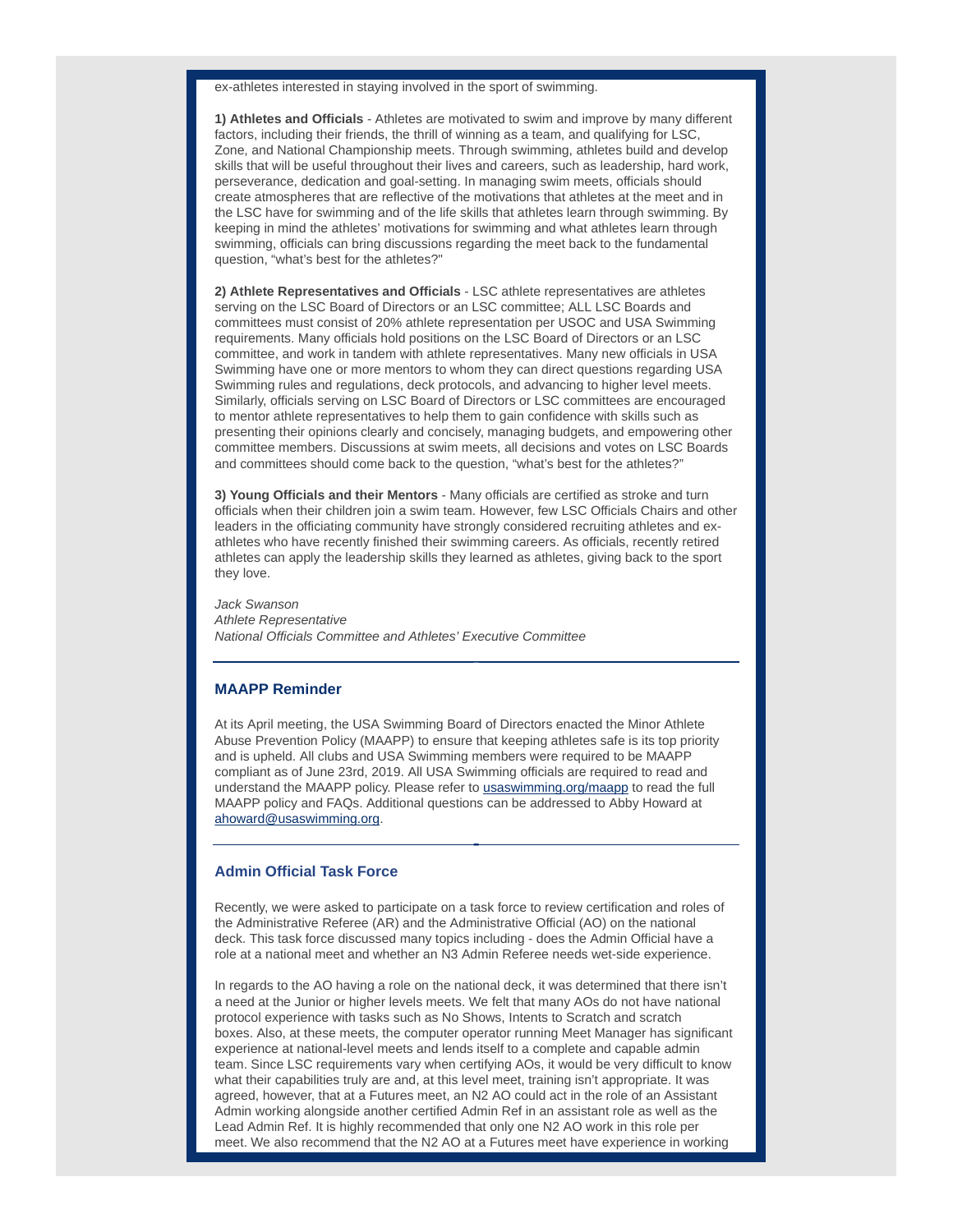a meet in which national protocols were used.

As far as an Admin Referee progressing to become an N3 certified Admin Ref, it was agreed that it is important to have a wet-side background. There were numerous reasons in this decision. One is that as a Deck Referee, you learn a number of things we believe make an Admin Referee stronger including how to speak to coaches, how to manage and understand disqualifications, and the process that makes a deck run smoothly. We did feel however that LSCs have the option to certify their Admin Referees without having wet-side experience.

During our discussions, we found there are no LSC minimum standard guidelines for the Administrative Referee. We recommended to the National Officials Committee that guidelines be set and this task force would be willing to work on those.

Lisa Olack Tim Husson Sandy Drake

### **Summary of Mentor/Evaluator Session at LSC Officials Chairs Workshop**

After looking at different learning styles, we dove into identifying the qualities that make a good official and the qualities that make a good mentor. Some of these qualities overlapped and some did not. We discussed mechanisms for mentoring mentors and what the mentoring process looks like- acknowledging success yet communicating in a way to make success out of failure. We then rolled out the new process for becoming a National Evaluator and maintaining current National Evaluator status. All LSC Officials Chairs have access to this process and it will be posted on the USA Swimming website. It was shared that the National Mentor/Evaluator subcommittee will also be working in the future to help standardize a template for national evaluations. The National Mentor/Evaluator subcommittee is comprised of: Trish Martin, Jamie Cahn, Matt Wilson and Dana Covington, Chair.

Dana Covington Sub-Committee Chair, Mentor/Evaluator Sub-Committee

## **Situations & Resolutions from The Rules Chair**

#### **Situation:**

A female swimmer steps up on the blocks. You notice (or another official notices) she is wearing a legal swimsuit, but is also wearing an additional garment or garments that cover the entire back and front of her torso and extends over her shoulders and armpits down the arm as far as the wrist. You also notice that she is wearing a garment that extends past her knees as far as her ankles. These additional garments do not have any zippers or other fastening devices, are made of textile material and do not contain any rubberized type of material such as polyurethane or neoprene. Prior to the start of the competition, the athlete did not provide you with an exemption letter from the Rules & Regulations Committee allowing her to wear the additional garments for religious reasons. What should you do?

#### **Resolution:**

You should allow the swimmer to swim and disqualify her for wearing a non-conforming swimsuit. You should treat this like a false start and not prevent her from swimming. Also, you should not approach the swimmer and engage her in a conversation regarding the issue, especially if the athlete is 12 or under. After the heat, you should contact the coach and inquire if the swimmer is wearing the suit for religious reasons and if he/she is aware of the option to obtain an exemption from the swimsuit rules based on the athlete's religious preference. You can also call or text Rules and Regulations Chair Clark Hammond at 205-910-5390 and seek to obtain an immediate exemption for that meet pending the formal request and approval process if you believe the athlete is wearing the additional garments based on their religious preferences. You do not have the ability on your own to grant the waiver.

Clark Hammond Chair, Rules & Regulations Committee